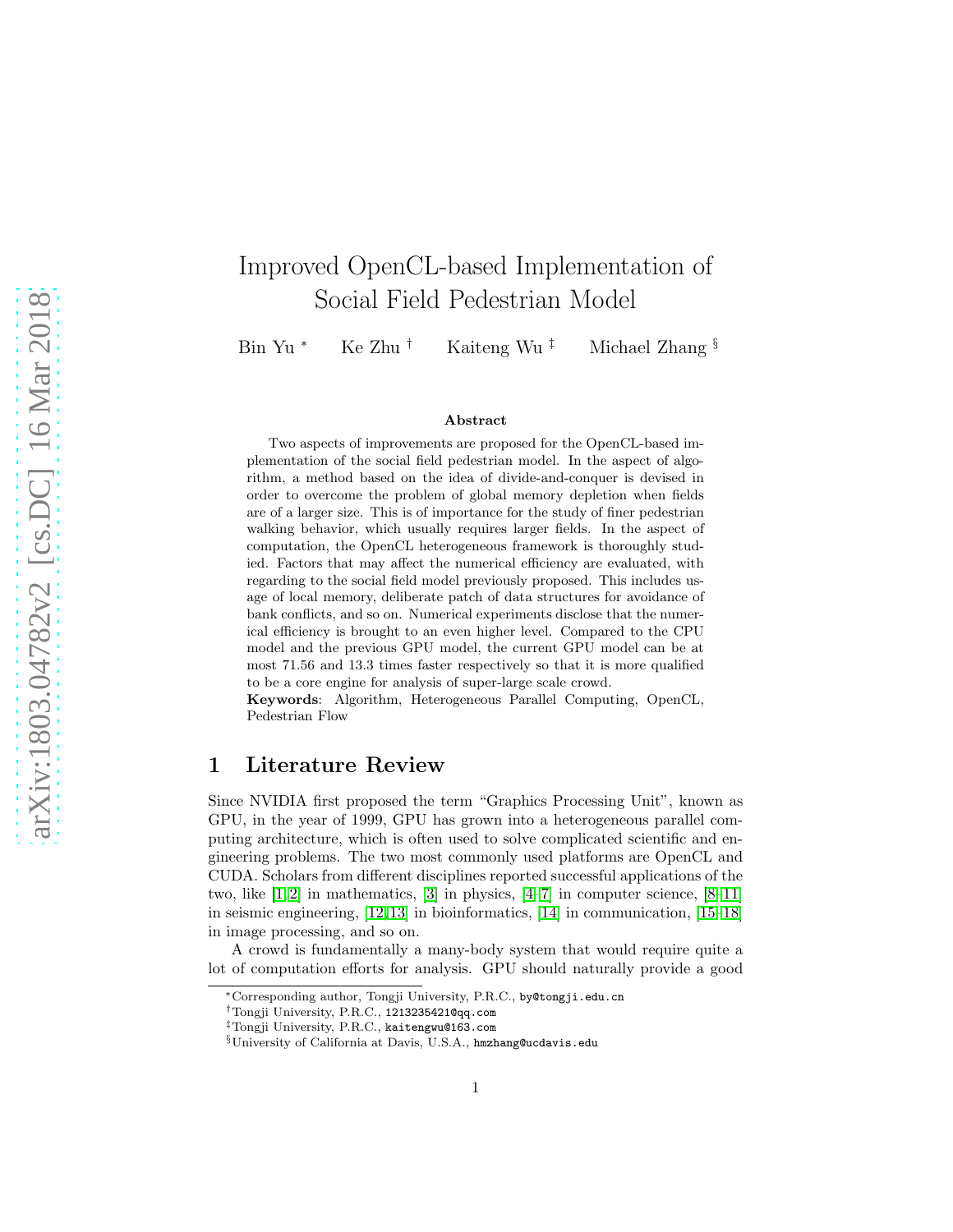solution to the problem in terms of numerical computation. Unfortunately, the research on GPU in the field of crowd simulation is far behind other disciplines. Before the authors, only a few scholars have been engaged in relevant research [\[19–](#page-17-7)[22\]](#page-18-0). Furthermore, as far as the final results are concerned, their research findings are not exciting and suggest a space for further improvement. As referred by Molero *et al.* [\[10\]](#page-17-8), developing a scalable and portable GPU parallel model is a challenge. Especially, in order to fully utilize the power of GPU, owing a suitable architecture is the key. In other words, for a math model, it can be well mapped into GPU only when its logic architecture is appropriate. With realizing the point, the authors decided to propose a field-based pedestrian model first after consideration [\[23\]](#page-18-1). In addition to the better modeling of crowd dynamics, the proposed continuous model has the advantage of easy discretization so that a discrete version and a later OpenCL-based implementation were developed. Yu *et al.* [\[24\]](#page-18-2) reported that this can bring an at most  $30.8$  times speedup with comparison to the CPU model.

The paper is the follow-up research and tries to improve the work of [\[24\]](#page-18-2) in two aspects. Firstly, it develops a method based on the idea of divide-andconquer to solve the problem of global memory depletion when fields have a large geometric size. This is key as now it is possible to analyze super-large scale crowd's finer walking behavior. Secondly, potential factors affecting OpenCL are thoroughly considered in order to further improve the numerical efficiency. The left content is organized as the following. A brief of the continuous and discrete social field pedestrian models is presented at first. The discussion of introduced improvements comes next. Then conducted numerical experiments are exhibited. The conclusion is given in the end.

## 2 Continuous and Discrete Models

Firstly, in order to avoid unnecessary confusion with the cellular automata, the term of space unit abbreviated as su is used to express the minimal discrete space. To save space, only a brief is given. Interested readers can refer to [\[23,](#page-18-1)[24\]](#page-18-2) for a detailed description of the models.

In the continuous model, a pedestrian's physical movement is simulated as a response to the pedestrian's subjective perception of the objective environment. The objective environment is represented by force incurred by presumed fields. To model various practical phenomena, total five kinds of fields are introduced, among which omnidirectional attractive and repulsive fields are to model influence of static openings and obstacles. Directional attractive and repulsive fields and recurrent repulsive fields are all to model influence due to neighboring pedestrians' movement. But their evolution laws are different as they are targeting at walking behavior observed under different density regimes. Another point worthy of mention is introduction of the concept of regulation function. Through regulation functions, the objective environment around a pedestrian  $p$ represented by force can be adjusted correspondingly to form the dynamic subjective or perceived environment that is used to determine p's next movement.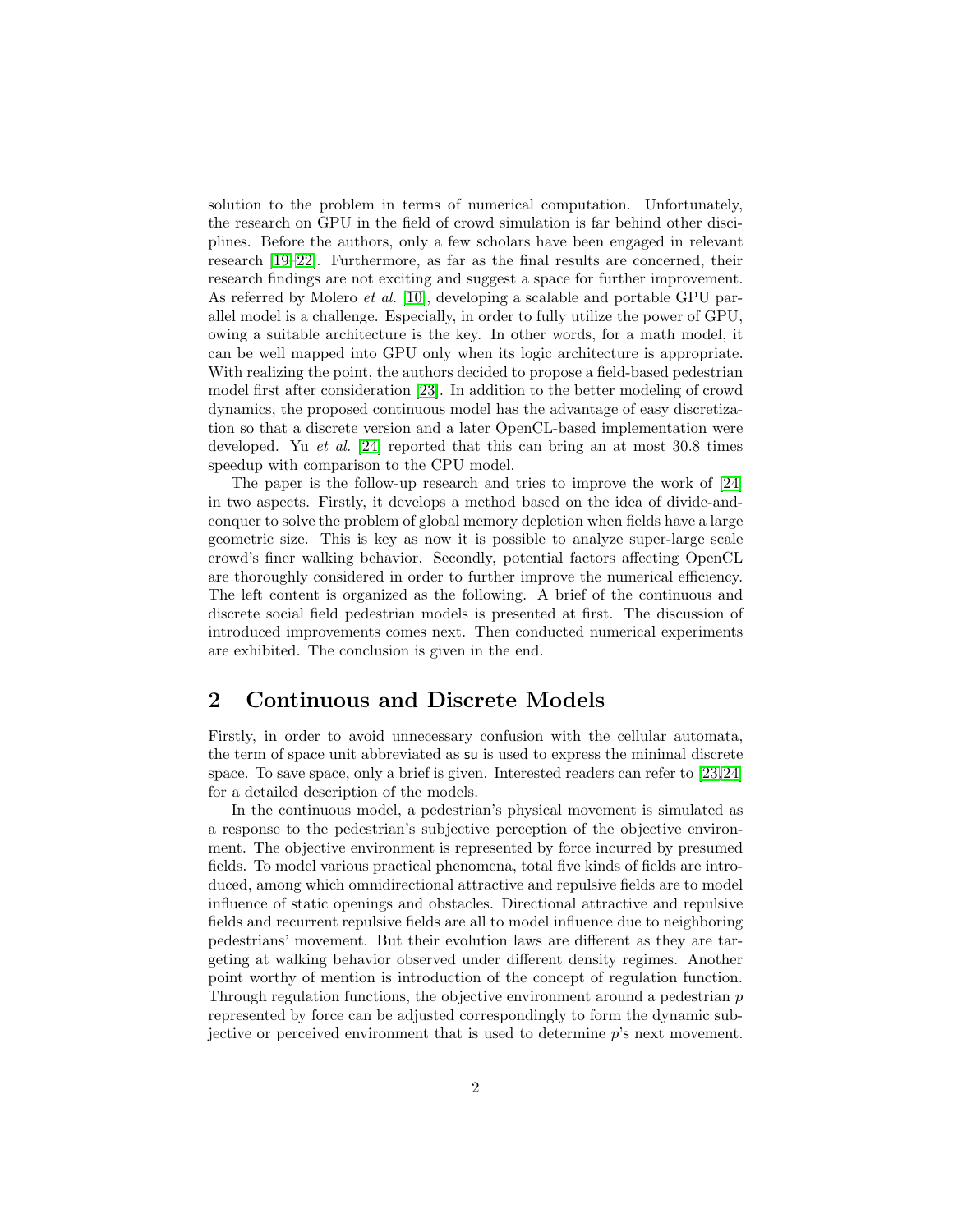In this way, pedestrians' intelligence can be well considered. Additionally it is stressed that the local density instead of the well-known macroscopic one should be used to reflect pedestrians' biased perception of the environment.

Except allowing the continuous model to own a larger degree of freedom, using the concept of field also leads to a straightforward discretization. As shown in the work of [\[24\]](#page-18-2), a discrete model was derived. Especially, the concept of walk period was introduced. Using the concept, the variance of walking velocities of pedestrians can be well studied under the assumption that pedestrians' maximal speed is 1 su per tick. It should be noted that, for the discrete model, the assumption  $v_{max} = 1$  is not insignificant, but one of the key points. More importantly, the method will not add additional complexities to the underlying logic, but it should be emphasized that the concept is related with some form of space fineness. Therefore, in the discrete model, pedestrians are allowed to occupy more than one su and the behavior of jostling can be studied. In the meantime, to ensure that, for a pedestrian  $p$ , one and only one su will be  $p$ 's center, it is ruled that p's width and height can be different but must be odd  $su(s)$  like 1, 3, 5, ..., and so on.

## 3 Algorithm Related Improvement

### 3.1 Architecture of OpenCL-based Computation Model

<span id="page-2-0"></span>

| Algorithm 1 OpenCL-based GPU Model                            |
|---------------------------------------------------------------|
| procedure MAIN                                                |
| $p \leftarrow$ simulation period                              |
| $t \leftarrow 0$                                              |
| while $t < p$ do                                              |
| $k-1$ . initialize the temporary storage;                     |
| $k-2$ . determine pedestrians' next movement;                 |
| $k-3$ . vote which pedestrian should occupy unoccupied su(s); |
| $k-4$ . perform pedestrians' next movement;                   |
| $k-5$ . write cached changes back;                            |
| $t \leftarrow t + 1$                                          |

Algorithm [1](#page-2-0) lists the architecture of the OpenCL-based model previously developed. As indicated, five sub-jobs will be repeated orderly at every simulation tick. In  $k-1$ , for each su, a work-item will be assigned to initialize the temporary storage allocated in the global memory space. In  $k-2$ , for each pedestrian, a work-item will be assigned to determine the pedestrian's next movement. In k-3, for each su, a work-item will be assigned to vote which pedestrian among the candidates should occupy if the su is unoccupied. In  $k-4$ , for each pedestrian, a work-item will be assigned. If the pedestrian's next movement is not still, the assigned work-item then checks whether the pedestrian is the one to occupy for the su(s) to be occupied. If yes, the pedestrian will be physically moved and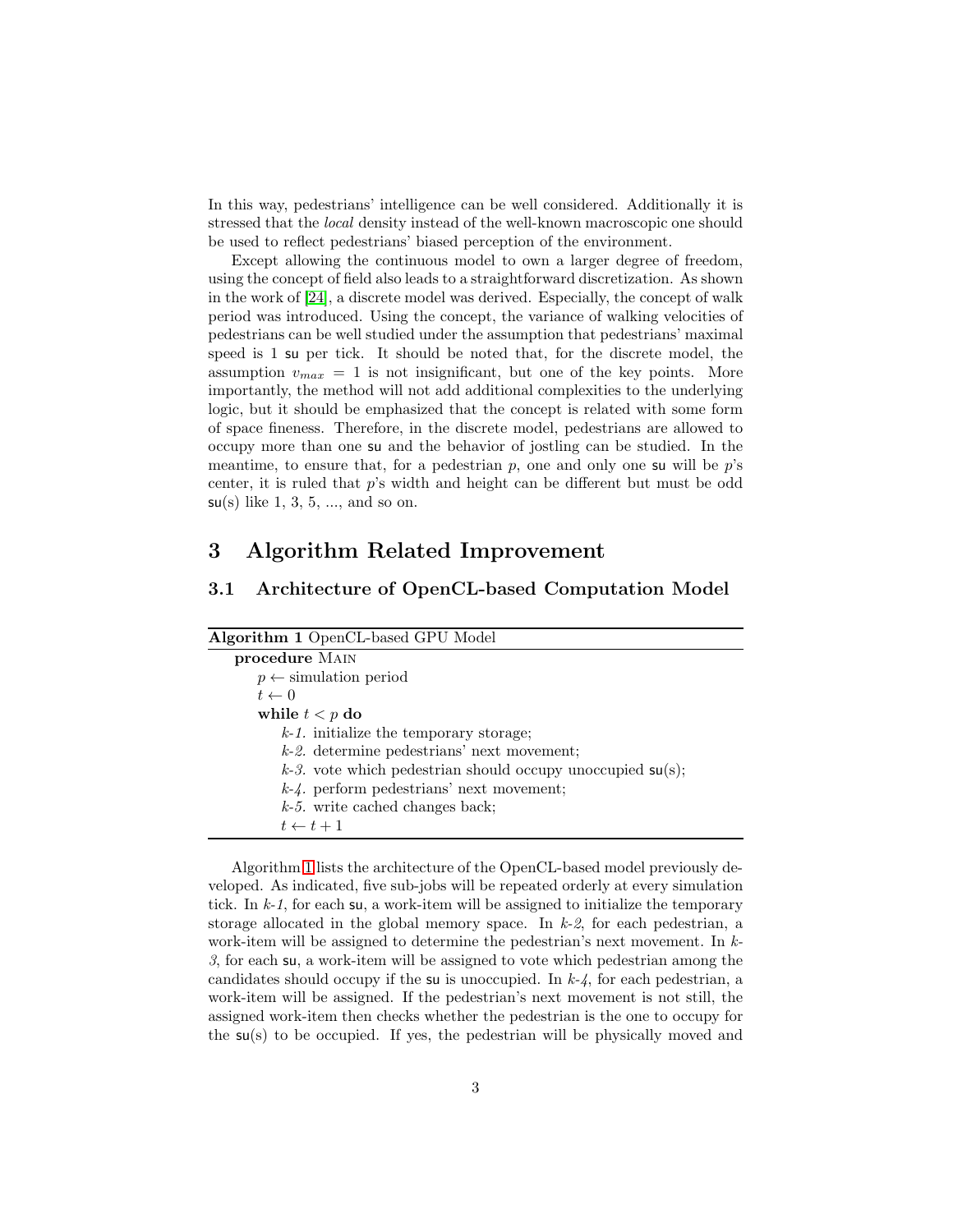relevant changes will be buffered. Finally, in  $k-5$ , for each su, a work-item will be assigned to write the changes buffered in  $k-4$  back to the global storage, which is camouflaged as a 3-D image.

When the discrete model was mapped into the OpenCL heterogeneous computing framework, mechanisms were introduced, among which two used to avoid atomic functions like atomic add etc are worthy of little words. In real applications, using atomic functions is the direct way for solving competition among work-items. On the other hand, it should be noted that atomic functions would significantly harm the computation performance, especially when a global memory is being manipulated. Thus, to achieve a better performance, people will struggle to avoid atomic functions, if possible, even though this may generally require an overhaul. For our problem, competition could occur in the following two situations.

s-1. Fields stored in the shared 3-D image are updated due to pedestrians' movement.

Competition is solved through the concept of strength fan-out. It is observed that, for one memory storage place in the shared 3-D image, once a field's discrete geometry space is determined, the set of sus can be computed beforehand so that the memory storage place's content will be affected only if the field's central su belongs to the computed set. Furthermore, although the set of sus computed would change if the field is moving, the number of sus keeps unchanged so that the concept of strength fan-out is introduced. This can be illustrated by examining a recurrent repulsive field that is locating at the origin and whose discrete geometry space is  $7 \times 7$  sus. Figures [1](#page-4-0) and [2](#page-4-1) give the discrete field strength incurred. According to figure [1,](#page-4-0) it is found that the presumed recurrent repulsive field's strength fan-out is 6 and the set of computed sus contains  $(-1, -1)$ ,  $(-1, 0), (0, 0), (1, 0), (0, 1),$  and  $(1, 1)$ . Figure [3](#page-5-0) demonstrates that, if the field's central su belongs to the computed set, the sect index of incurred discrete strength at the su  $(2, 2)$  is always 1, meaning that the same global memory address will be accessed.

With the concept of strength fan-out, a big enough global memory space can be allocated beforehand to buffer field strength related changes made in  $k-4$ , which will be written back to the shared 3-D image all at once in k-5. In this way, no atomic function is required.

s-2. Pedestrians compete with each other for empty  $su(s)$ .

Competition is solved by the observation that at most 8 pedestrians will participate the occupancy competition of one su under the assumption  $v_{max} = 1$ . A register-vote mechanism is adopted. An enrollment container that can hold at most 8 pedestrians will be allocated for each su. For an empty su, pedestrians trying to occupy the su should register first at the su's enrollment container  $(k-2)$ . Later, an election among the registered pedestrians will be hold to determine who should occupy the su  $(k-3)$ .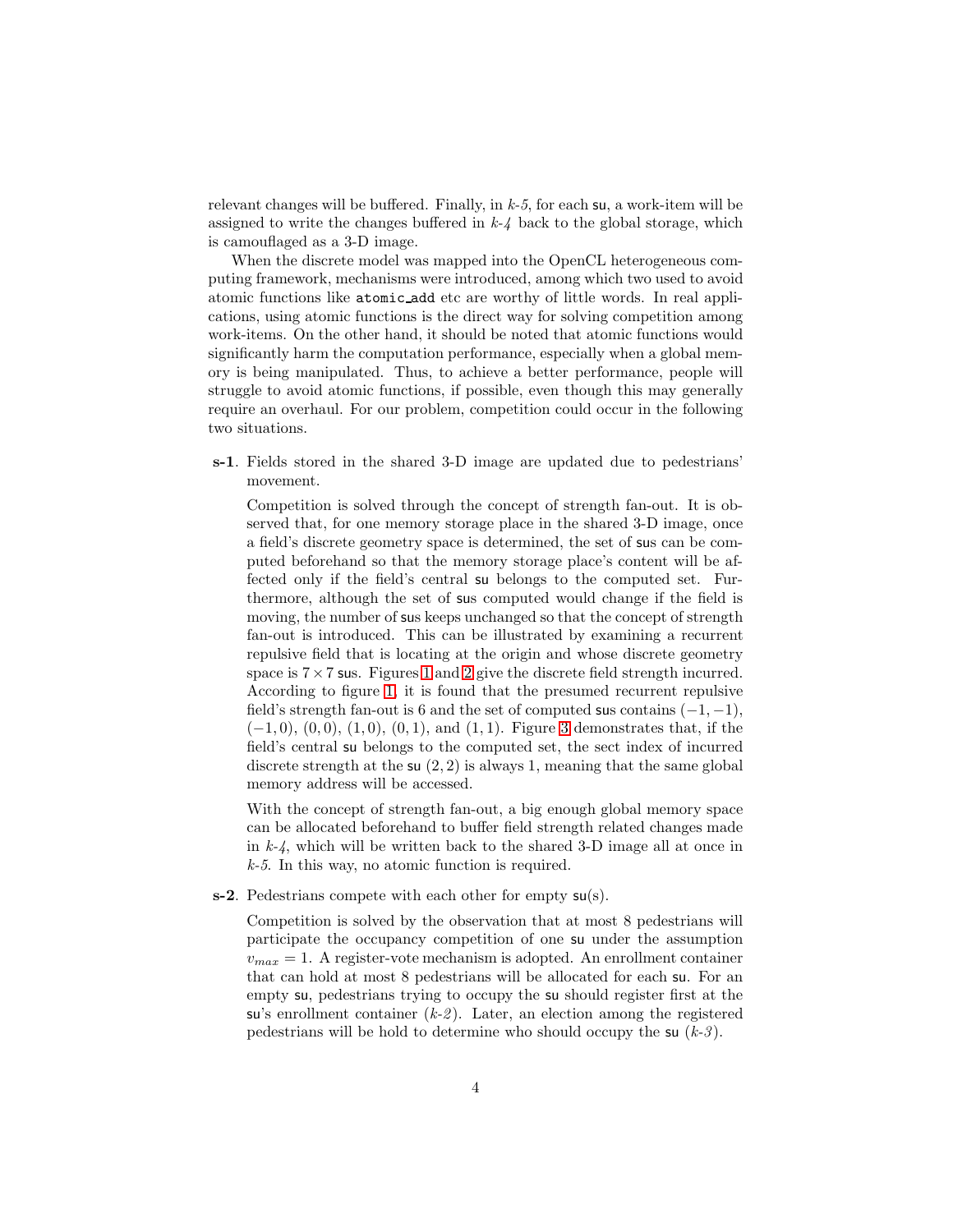|                |                  |                | $y$ axis         |                |                |                |   |          |
|----------------|------------------|----------------|------------------|----------------|----------------|----------------|---|----------|
|                |                  |                | ņ                |                |                |                |   |          |
| 3              | 3                | $\sqrt{2}$     | $\dot{2}$        | $\overline{2}$ | $\overline{2}$ | 1              |   |          |
| 3              | 3                | 3              | $\frac{1}{2}$    | $\mathbf 1$    | 1              | $\mathbf{1}$   |   |          |
| $\overline{4}$ | $\overline{4}$   | 3              | $\frac{1}{2}$    | $\mathbf 1$    | 1              | $\mathbf{0}$   |   |          |
| $\bf{4}$       | $\overline{4}$   | $\,4$          | $\dot{\bullet}$  | $\theta$<br>٠  | $\theta$       | $\cdot 0$      | э | $x$ axis |
| $\overline{4}$ | 5                | $\overline{5}$ | 6                | 7              | $\overline{0}$ | $\overline{0}$ |   |          |
| $\overline{5}$ | $\overline{5}$   | $\overline{5}$ | $\boldsymbol{6}$ | 7              | 7              | 7              |   |          |
| $\overline{5}$ | $\boldsymbol{6}$ | 6              | $\boldsymbol{6}$ | 6              | 7              | 7              |   |          |

<span id="page-4-0"></span>FIG. 1: This exhibits sect indexes of field strength incurred by the presumed recurrent repulsive field with  $k = 1$  and  $\alpha = -0.5$ . A same sect index means that the same memory storage place is to be changed.

| 0.58 | 0.58 | 0.58 | 0.58      | 0.58 | 0.58 | 0.58 |
|------|------|------|-----------|------|------|------|
| 0.58 | 0.71 | 0.71 | 0.71      | 0.71 | 0.71 | 0.58 |
| 0.58 | 0.71 | 1.00 | 1.00      | 1.00 | 0.71 | 0.58 |
| 0.58 | 0.71 | 1.00 | $\bullet$ | 1.00 | 0.71 | 0.58 |
| 0.58 | 0.71 | 1.00 | 1.00      | 1.00 | 0.71 | 0.58 |
| 0.58 | 0.71 | 0.71 | 0.71      | 0.71 | 0.71 | 0.58 |
| 0.58 | 0.58 | 0.58 | 0.58      | 0.58 | 0.58 | 0.58 |

<span id="page-4-1"></span>FIG. 2: This exhibits scalar values of field strength incurred by the presumed recurrent repulsive field.

#### 3.2 Technical Problems Suffered

The foregoing methods both follow the same idea of preventing competition in expense of memory space, but a big difference does exist. For the method used to solve competition occurring in s-2, an upper-bound limit with regarding the required memory space exists since at most 8 pedestrians will compete with each other for occupancy of a su. Unfortunately, this is no more valid for the method used to solve competition occurring in s-1. When a field's discrete geometry space becomes larger, the corresponding strength fan-out increases. So is the required memory space. Table [I](#page-6-0) lists strength fan-outs when different geometries are assumed for the presumed recurrent repulsive field.

In general, a field's discrete geometry will take a value shown in table [I,](#page-6-0) thus is not large, but situations where a large geometry is used do exist. Firstly, a study of pedestrians' finer walking behaviors generally requires larger fields so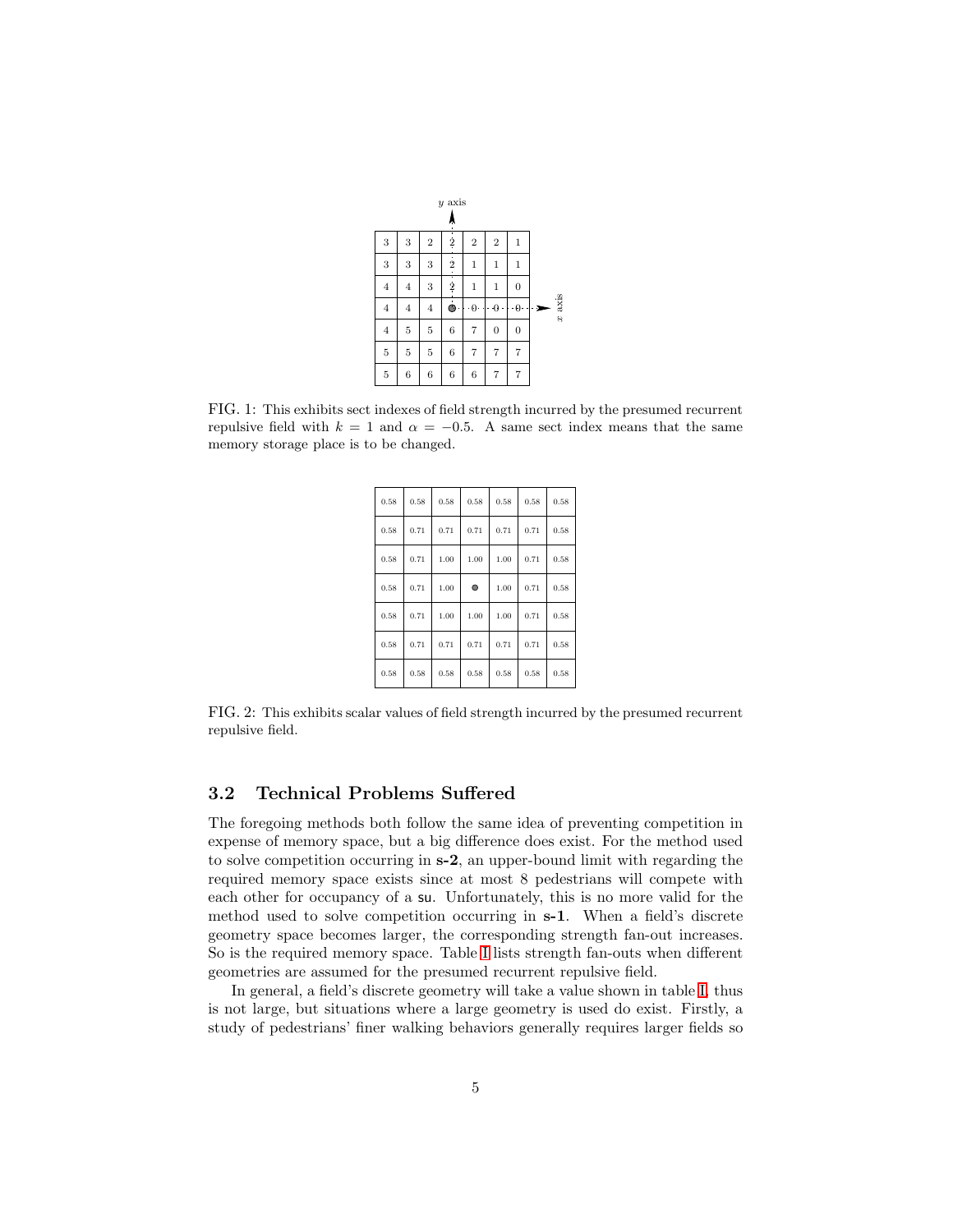

<span id="page-5-0"></span>FIG. 3: This exhibits, for the presumed recurrent repulsive field, 6 sus exist so that, if the field's central su is one of them, the field can incur discrete strength at the su (2, 2) with the sect index value being 1.

that distant effect can be well considered. Secondly, pedestrians are allowed to occupy more than one su so that fields should be scaled up correspondingly. For the presumed recurrent repulsive field, table [II](#page-6-1) lists the strength fan-outs for different geometries. As shown in figure [4,](#page-5-1) the strength fan-out is increasing at a dramatic rate.



<span id="page-5-1"></span>FIG. 4: Geometry Ratio vs. Strength Fan-out

The OpenCL-based implementation was developed for simulation of superlarge scale crowd. Let us examine the memory space required to solve competition occurring in s-1 if a half million population is simulated. To keep the discussion simple, the following assumptions are made. The whole discrete space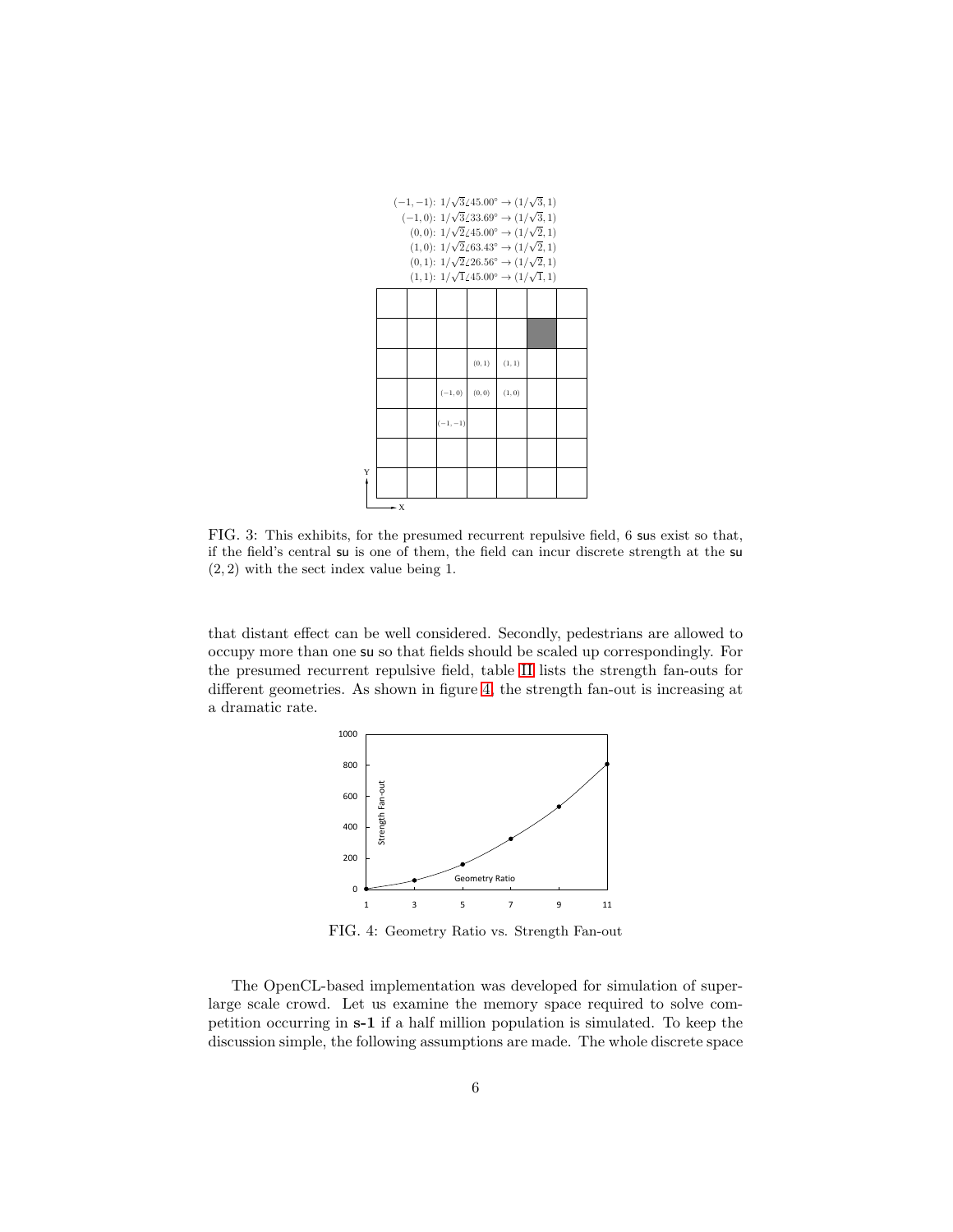<span id="page-6-0"></span>TABLE I: List of strength fan-outs

| ht<br>wd |   | 3  | 5              | 7  | 9  | 11 |  |
|----------|---|----|----------------|----|----|----|--|
|          |   | 1  | 2              | 3  |    | 5  |  |
| 3        | 1 | 1  | $\overline{2}$ | 5  | 8  | 11 |  |
| 5        | 2 | 3  | 4              | 6  | 10 | 14 |  |
|          | 3 | 6  | 6              | 6  | 10 | 14 |  |
| 9        | 4 | 8  | 9              | 10 | 11 | 15 |  |
| 11       | 5 | 11 | 14             | 15 | 15 | 15 |  |
| ٠        |   |    |                |    |    |    |  |

TABLE II: This exhibits strength fan-outs when different geometries are assumed for the presumed recurrent repulsive field. For a ratio, the corresponding geometry's width and height will both equal to 7 ∗ ratio.

<span id="page-6-1"></span>

| ratio                  |     |     |      |                       |      |       |
|------------------------|-----|-----|------|-----------------------|------|-------|
| strength fan-out   $6$ |     | 61  | 164  | 328                   | 535  | 808   |
| $m_{recur}$ ; byte     | 192 |     |      | 1952 5248 10496 17120 |      | 25856 |
| $M$ : GB               |     | 7.3 | 19.6 | 39.1                  | 63.8 | 96.3  |

is  $1000 \times 1000$  and pedestrians are all of a geometry  $1 \times 1$  su. Thus a half million population would actually mean that the macroscopic density is 0.5. All fields' geometry is same, so is their strength fan-out denoted as SF. For each su, the memory space  $m_{recur}$  required to store recurrent repulsive fields is then  $SF * 8 * 4$ and the total memory space needed is  $m = m_{attra} + m_{reoul} + 2 * m_{recur}$ . Lastly, multiplying  $m$  by the number of sus gives the total memory space  $M$  needed. Table [II](#page-6-1) also lists values of  $m_{recur}$  and M. As shown, when fields' geometry is  $21 \times 21$ , M already reaches to about 7.3 GB, not to say even larger sizes.

#### <span id="page-6-3"></span>3.3 Solution Illustration

The former methodology is to cache all of the changes at a time and algorithm [2](#page-7-0) lists the pseudo-code for recurrent repulsive fields. For directional attractive and repulsive fields, the algorithms are almost same. However this may cause the foregoing memory depletion problem.

<span id="page-6-2"></span>
$$
\sum_{i=0}^{n-1} a[i] \stackrel{n=K*m}{=} \sum_{j=0}^{K-1} \sum_{i=0}^{m-1} a[j*K + i]
$$
 (1)

The proposed solution is based on the observation that what is really cared is the final change summed up. The summation way is of less importance. As the aforementioned one-step summation may cause the problem of memory depletion, the multi-step summation can be used instead. This is mathematically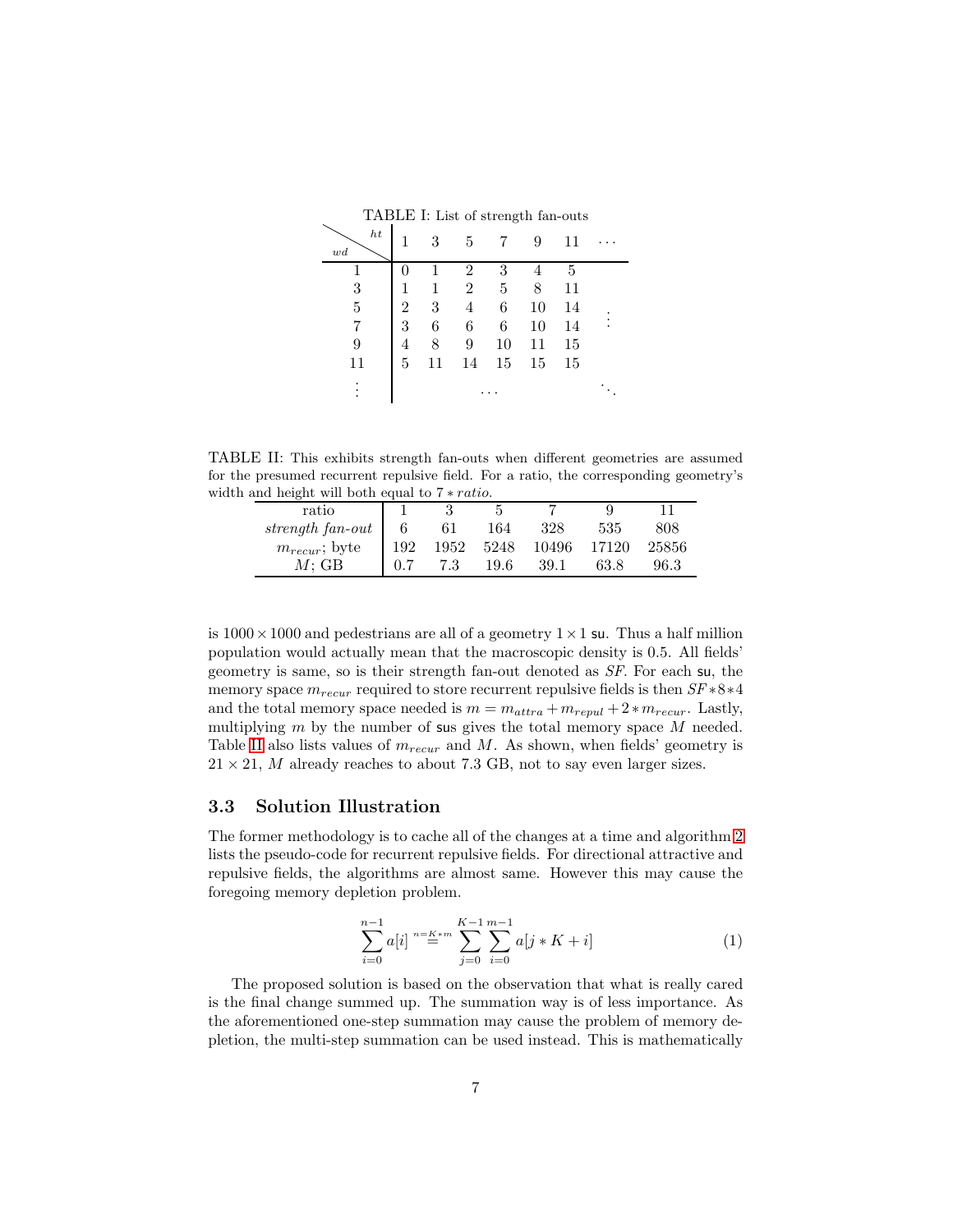<span id="page-7-0"></span>Algorithm 2 One-Step Sum For Recurrent Repulsive Fields

|     | 1. <b>procedure</b> ONE-STEP SUM IN $k-4$ (float cache)) |
|-----|----------------------------------------------------------|
| 2:  | for all $c \in \text{sus do}$                            |
| 3:  | float $*_s \leftarrow$ FINDCACHE(cache, c)               |
| 4:  | COMPUTEANDCACHECHANGES(s)                                |
|     |                                                          |
|     | 5: procedure ONE-TIME SUM IN $k-5$ (float cache))        |
| 6:  | for all $c \in \text{s}$ us do                           |
| 7:  | float $*_s \leftarrow$ FINDCACHE(cache, c)               |
| 8:  | $sum \leftarrow 0$                                       |
| 9:  | for $i = 0$ to $8 * strength$ fan-out - 1 do             |
| 10: | $sum \leftarrow sum + s[i]$                              |
| 11: | WRITEBACK $(c, sum)$                                     |

equivalent to Eq. [1.](#page-6-2) When  $n$  is too large, it is fine to divide it into the multiplication of two numbers, i.e.  $n = K * m$ . Especially, with keeping one number constant, an upper bound of memory consumption can be set up.

<span id="page-7-1"></span>

| <b>Algorithm 3</b> Multi-Step Sum For Recurrent Repulsive Fields |  |
|------------------------------------------------------------------|--|
| 1. <b>procedure</b> MULTI-STEP SUM IN $k-4$ (float cache))       |  |
| for all $c \in \text{s}$ us do<br>2:                             |  |
| float $s[K] \leftarrow$ FINDCACHE(cache, c)<br>3.                |  |
| $m \leftarrow 8 * strength fan-out/K$<br>4:                      |  |
| for $i = 0$ to $m - 1$ do<br>5:                                  |  |
| COMPUTEANDCACHESTEPCHANGES $(s, i)$<br>6:                        |  |
| 7: <b>procedure</b> MULTI-STEP SUM IN $k-5$ (float cache))       |  |
| for all $c \in \text{sus do}$<br>8:                              |  |
| float $s[K] \leftarrow$ FINDCACHE(cache, c)<br>9:                |  |
| $sum \leftarrow 0$<br>10:                                        |  |
| for $i=0$ to $K-1$ do<br>11:                                     |  |
| $sum \leftarrow sum + s[i]$<br>12.                               |  |
| WRITEBACK $(c, sum)$<br>13.                                      |  |

The proposed methodology's pseudo-code is given in algorithm [3.](#page-7-1) With comparison to the one shown in algorithm [2,](#page-7-0) one additional loop between lines 5 and 6 is first noticed, which actually performs the inner summation of Eq. [1.](#page-6-2) More importantly, through the additional loop, the loop count of the one between lines 11 and 12 is bound to  $K$ . Correspondingly, this would limit the memory space required, i.e.  $float[K]$  in lines 3 and 9. In the up-to-date implementation,  $K$  is allowed to be 2, 4, 8, and 16 in order to use the built-in geometric function - dot product. Sometimes K may not divide n, i.e.  $K/n$ . To solve, n can be extended to a multiplier of  $K$  by appending corresponding zero strength.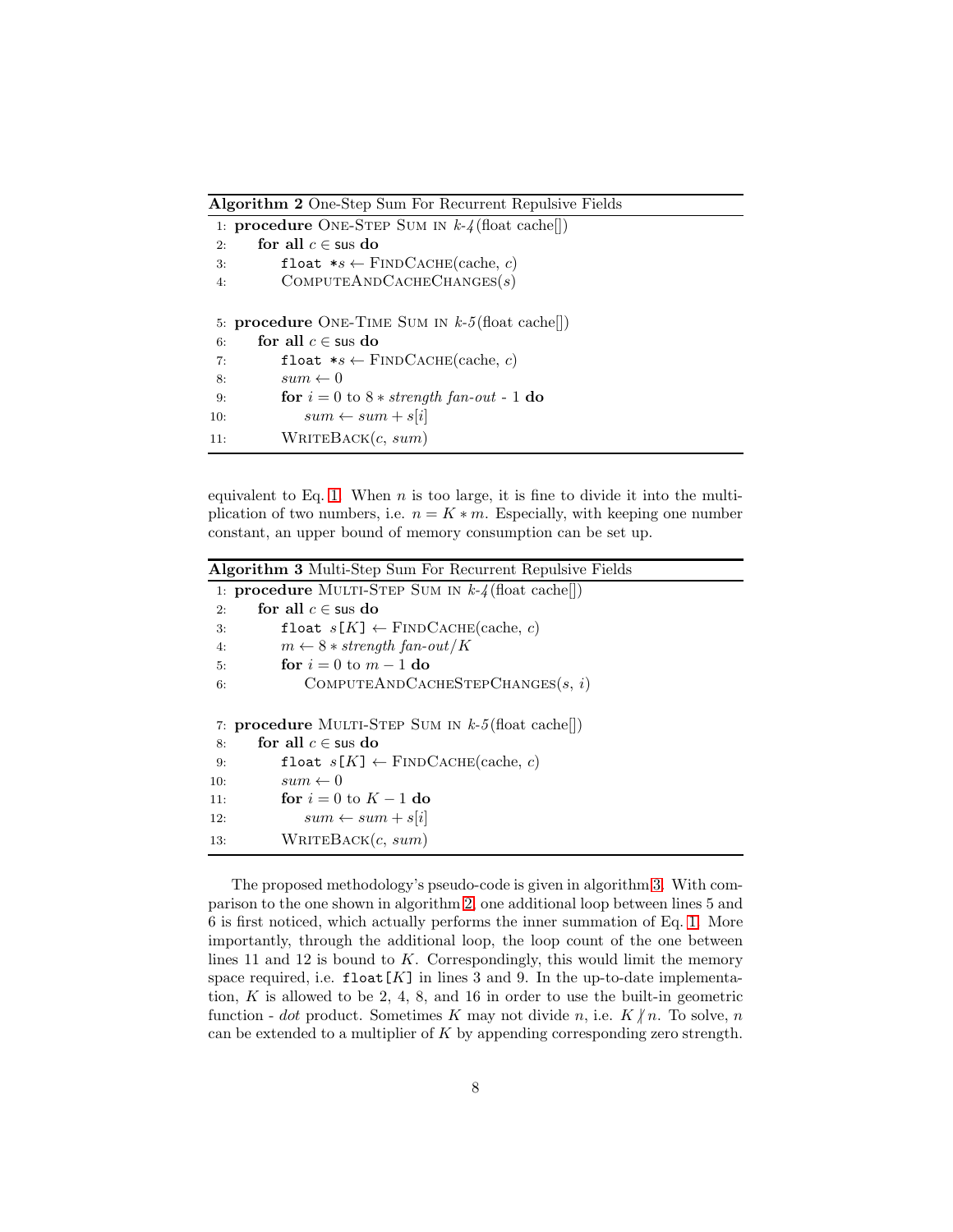# 4 Computation Related Improvement

## 4.1 Structure of OpenCL



<span id="page-8-0"></span>FIG. 5: OpenCL Architecture

Computation techniques are developed with the OpenCL architecture being kept in mind. Therefore it is worthy to briefly illustrate the architecture at first, as shown in figure [5.](#page-8-0) At the hardware level, an OpenCL computing environment is composed of a host and one or more compute devices. A compute device is composed of multiple compute units, each of which is further composed of multiple process elements. In the level of execution, compute unit and process element are also named work-group and work-item respectively. To work with OpenCL, the general work flow chart is as follows. Firstly, computation tasks to be fulfilled are programmed as kernels, using the OpenCL C dialect. Secondly, tasks are submitted to the command queue. The OpenCL computing environment then takes the full control of submitted tasks. For example, at a suitable time, it will pick an apt task and execute with appropriate global and local work sizes. In order to improve the numerical efficiency, OpenCL provides both task and data level of parallelism. The task level of parallelism is embodied by the fact that more than one task can be executed concurrently as multiple compute units exist. OpenCL provides the SIMD processing fashion for the data level of parallelism, which can be viewed in two sub-levels. Logically, when a task is executed, the kernel representing the task will be run literally at the same time by work-items distributed among more than one work-group. Therefore a work-group is a bunching of work-items, but not the most basic one, which is instead warp (Note: AMD calls this wavefront.) A warp is the smallest execution unit of code so that the same machine instruction will be emitted to all of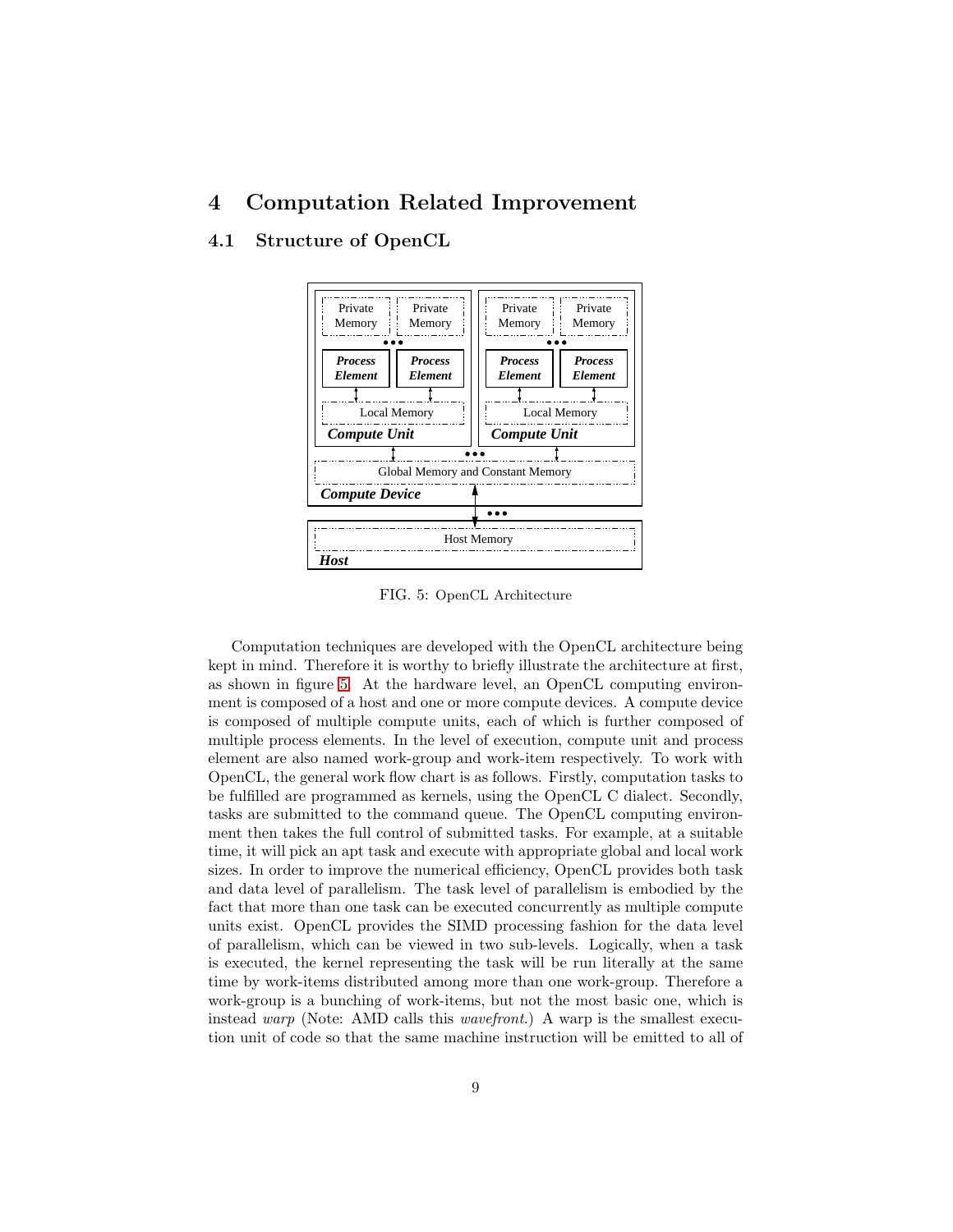work-items in it. In this sense, the mechanism of warp provides the physical level of data parallelism.

In addition, the OpenCL memory model is noteworthy too, which is also ex-hibited in figure [5.](#page-8-0) Firstly, data stored in the host memory can not be directly accessed by compute devices and must be transferred to the global memory beforehand through relevant OpenCL functions. The global memory and constant memory can be accessed by all process elements in the same compute device. In addition, each compute unit has its own local memory that is accessible to all process elements in it. Lastly, each process element has the private memory, which can be accessed only by the process element itself. Except access privileges, the memory spaces are distinguished in aspects of band width, capacity, and so on. In terms of capacity, the global memory is largest and reaches to the level of gibibyte. Next is the local memory, which is generally in the level of kilobyte. The private memory is least that is generally 1 kilobyte or less. On the other hand, in terms of band width, the private memory is largest, then is the local memory. And the global memory is least.

#### 4.2 Computational Techniques

With OpenCL's architecture being thoroughly investigated, the following aspects are considered to improve the numerical efficiency.

Data Bandwidth In the former implementation, all computation work is fulfilled by directly manipulating data in the global memory after the transferring from the host memory. However this way does not fully consider the OpenCL memory model's structure. In OpenCL devices, the local memory is on-chip and close to the process elements, thus is much faster than the global memory. By saying that, a more appropriate way to work with the memory model is as follows. Firstly, data is transferred from the host memory to the global memory. Secondly, for each work-group, the portion of data to be worked by the workgroup is copied to the local memory through asynchronous copying functions like async work group copy etc. Once computation work is done, data may be transferred back to synchronize the one stored in the host memory, if necessary.

Concurrency Formerly it is programmed so that tasks are almost executed in the order of submission. In addition, there is a strict execution sequence between CPU and GPU so that CPU has to wait GPU to finish all of the submitted tasks before starting to process routine work. Now the whole framework is re-organized so that 1. many times, more than one task can be executed simultaneously; 2. the strict sequence between CPU and GPU is weakened to a large extent and even disappears in some cases. Figure [6](#page-10-0) exhibits the flow chart of jobs submitted. Further, to see in which time frame each submitted job is executed, a time profiling is fulfilled to one of numerical experiments conducted, as shown in figure [7.](#page-10-1)

Bank Conflict The way of emitting one machine instruction to all work-items bundled in the same warp at a time improves the degree of parallelism, but also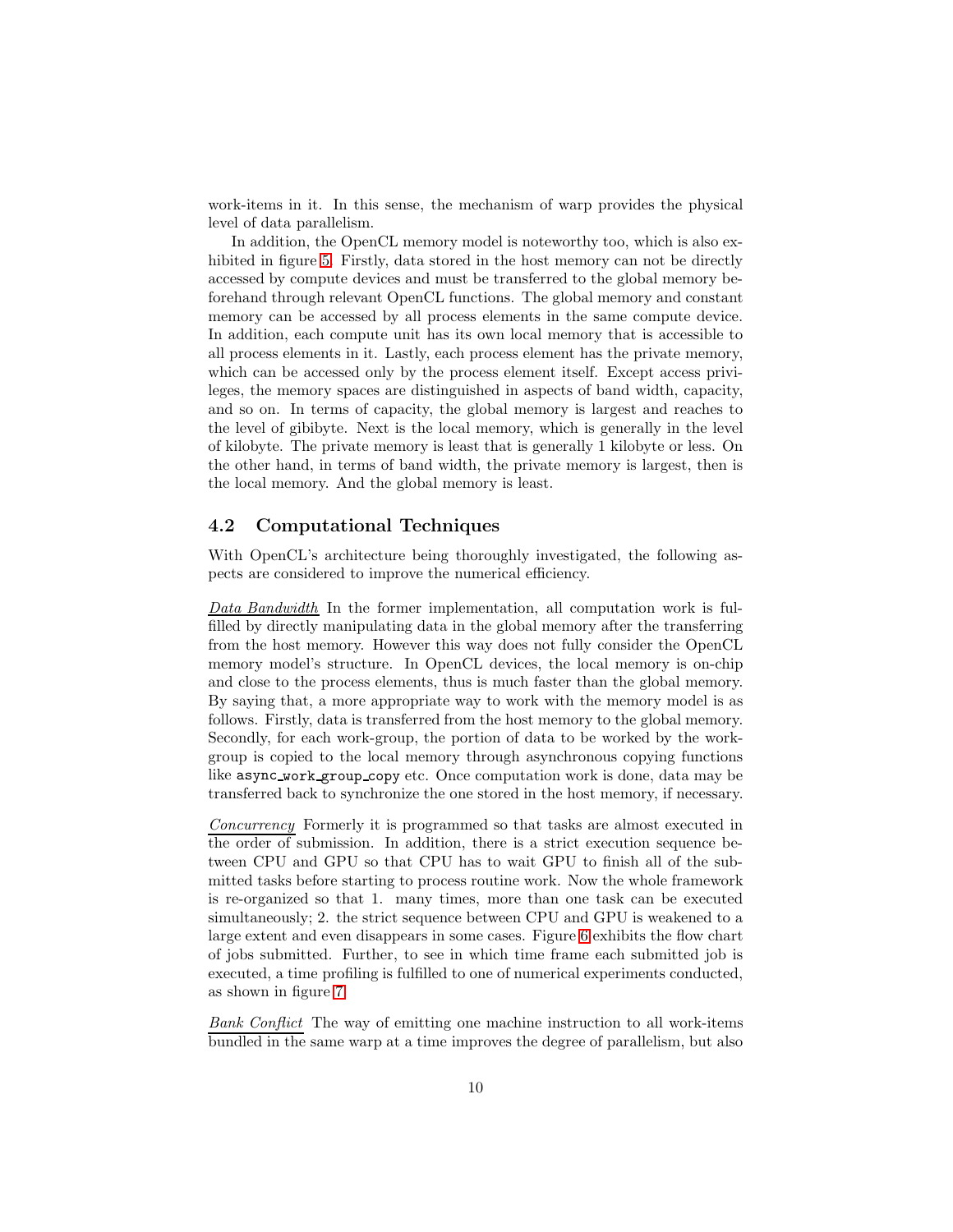

<span id="page-10-0"></span>FIG. 6: This exhibits the flow chart of jobs that will be fulfilled by GPU and CPU at each simulation tick. Arabic numbers represent various buffer reading and writing tasks to be submitted to the OpenCL command queue.  $k-1$ ,  $k-2$ , ...,  $k-5$  are the kernels appearing in algorithm [1.](#page-2-0) After task no.10, the host, i.e. CPU, will start to process routine work. Especially, if occupancy state of openings is changed due to pedestrians' leaving and entering, additional tasks, i.e. task no.11, will be submitted correspondingly.



<span id="page-10-1"></span>FIG. 7: This exhibits each job's time frame of execution in percentage. The ones for jobs no.3 and no.11 shown in figure [6](#page-10-0) are missing due to usage of the periodic boundary condition. This also causes the time frame used by the host to be very short, which otherwise will largely overlap the one for job  $k-5$  in reality. In addition, the shown ending time is the one when the installed event callback procedure is called, not exactly the one when the job is accomplished. This is why multiple jobs appear to end at the same time.

brings problems and difficulties deserving of attention. One is the so called bank conflict. In general, addresses of the local memory are grouped into banks. For work-items in the same warp, access of the local memory has to be serialized if the same bank is used. Thus, to avoid bank conflicts, a feasible way is post-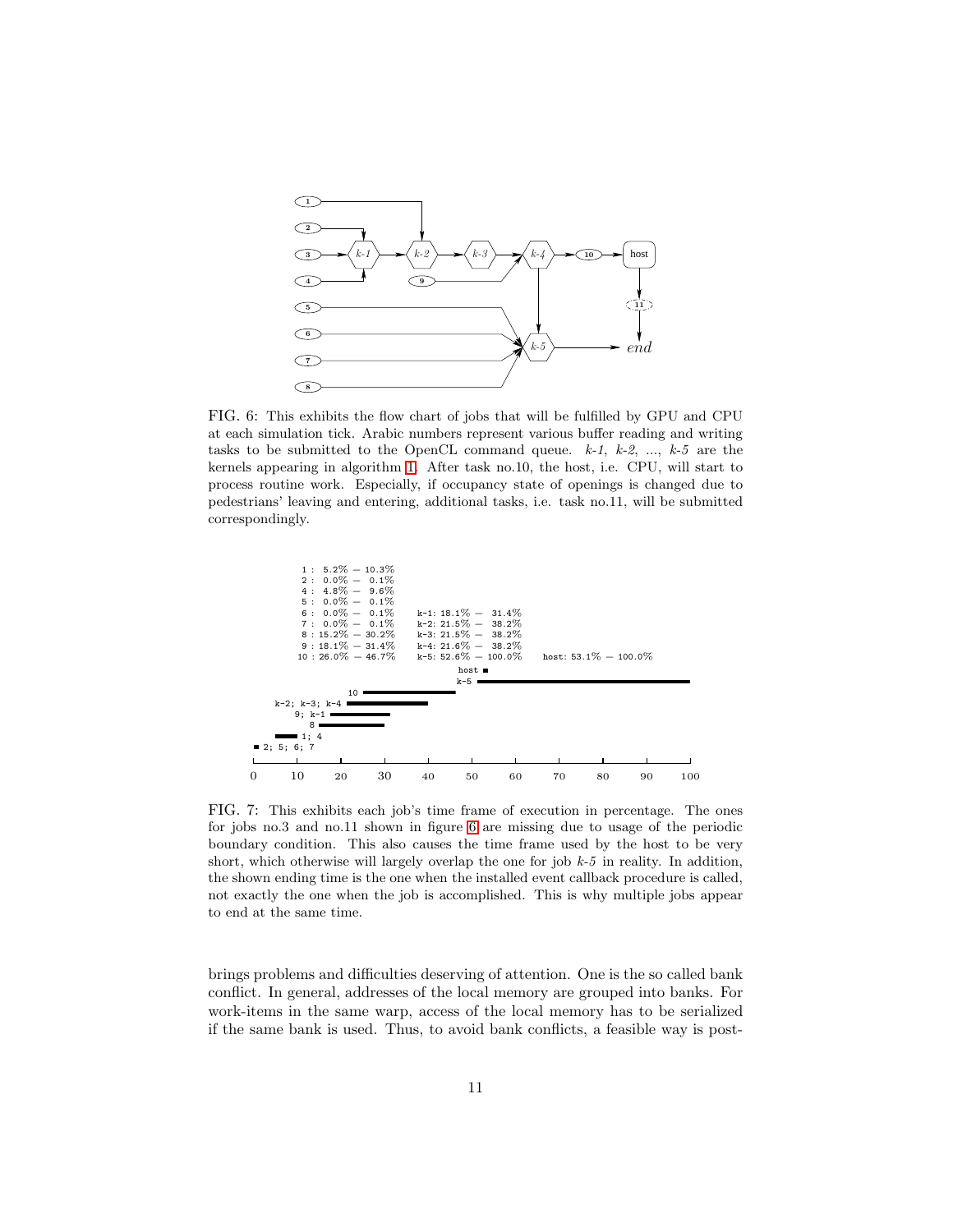<span id="page-11-0"></span>

|                      | Severity | Hardness |
|----------------------|----------|----------|
| Data Bandwidth       |          |          |
| Competence           | Z.       |          |
| Divergence           | 3.       |          |
| <b>Bank</b> Conflict |          |          |
| Concurrency          |          |          |
| Locality of Access   |          |          |

TABLE III: This summarizes severity and implementation difficulty of considered computational techniques. A smaller value means more severe or harder.

patch. For example, in the current implementation, internal C structs used by work-items will be intentionally patched to a size of a prime integer by appending a corresponding number of bytes. In this way, bank conflicts can be prevented at most.

Divergence Another serious problem caused by the SIMD processing fashion is divergence. As all work-items in a warp will execute the same machine instruction at a time, existence of branch statements such as if-else, switch etc will result in a portion of work-items to do idle work. A general solution does not exist. However some practices like using the trinary operator ?: if possible etc are better to be followed. Thus the implementation is wholly re-structured to reduce appearance of branch statements. For instance, according to [\[24\]](#page-18-2), an array of eight strength will be sorted to determine each pedestrian's next movement at each simulation tick. The sorting was previously accomplished by using the general quick-sort algorithm. Now a tailored algorithm completely based on ?: is used instead in expense of generality and flexibility.

To map the social field model into the OpenCL heterogeneous framework, factors including those already discussed in the work of [\[24\]](#page-18-2) are considered so far. Thus it is meaningful to have a summary (table [III\)](#page-11-0), among which the issue of competence is more to say. To solve competence without atomic functions, two general methodologies exist. The first one is to interweave operations in a way so that no competition would occur, for example [\[11\]](#page-17-1). Unfortunately, such an interweaving may not exist for all of problems including the one being discussed. The second one follows the idea of sacrifice of space in terms of time. However it may cause memory to be exhausted quickly. To solve, the idea of divide-and-conquer can be resorted to set up an upper bound, as what is exhibited in the paper.

## 5 Numerical Experiments

In order to examine the current GPU model's numerical efficiency, the scenarios used in the work of [\[24\]](#page-18-2) are re-experimented. Firstly, the discrete space runs from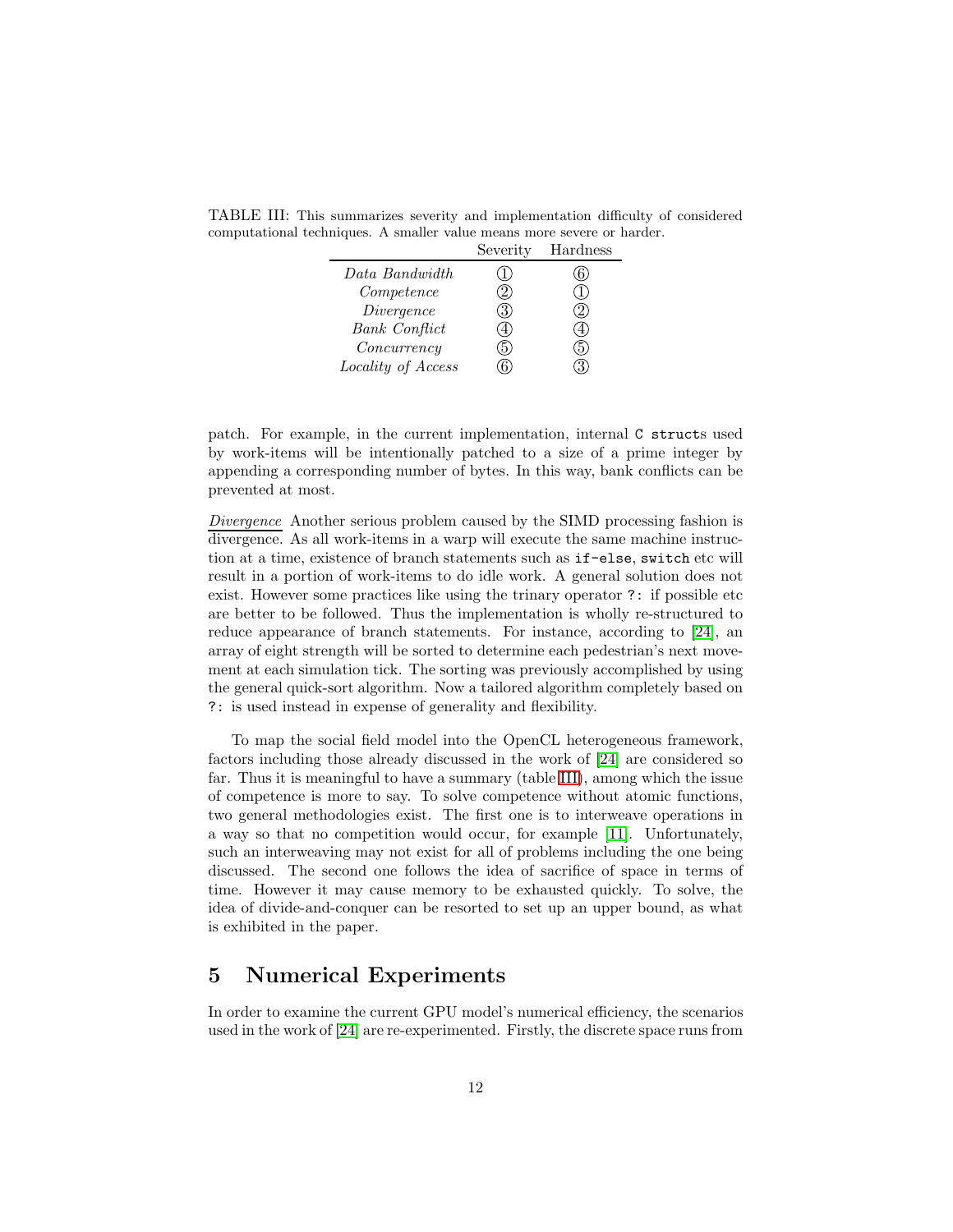$100 \times 100$ ,  $200 \times 200$ ,  $\cdots$ , to  $1000 \times 1000$ . Secondly, for each discrete space, the macroscopic density runs from  $0.1, 0.2, \dots$ , to 0.9. Thirdly, all fields' geometry is set to  $7 \times 7$ . Lastly, for each macroscopic density, the pedestrian flow is assumed to be uni-directional, bi-directional, 4-directional, and 8-directional. This gives total  $10 * 9 * 4 = 360$  combinations. Each combination lasts 1000 simulation ticks and repeats 10 times to derive an average running time. Especially, to keep the number of pedestrians constant, the periodic boundary condition is used. And pedestrians' geometry and walk period are all assumed to  $1 \times 1$  and 1. Figures [8,](#page-12-0) [9,](#page-12-1) [10](#page-13-0) and [11](#page-13-1) give the comparison results.



<span id="page-12-0"></span>FIG. 8: This exhibits the performance ratios of running times of the CPU model to those of the GPU models for the uni-directional case. The left sub-plot shows the previous GPU model's and the right sub-plot shows the current GPU model's.



<span id="page-12-1"></span>FIG. 9: Performance ratios (bi-directional)

As exhibited, the current GPU model's numerical efficiency is even better. With comparison to the CPU model, the previous GPU model's performance improvement was between 15x and 25x most of the time. And the highest value was 30.8x. Now the current GPU model's performance improvement is between 45x and 60x most of the time, comparing to the CPU model. And the highest value 71.56x happens in the experimented scenario (geometry  $700 \times 700$ ; density 0.5; 8-directional). This can also be clearly seen in figure [12,](#page-13-2) which plots all of the 360 performance ratios of running times of the previous GPU model to those of the current GPU model. Furthermore it delineates that the average improvement ratio is 4.44x.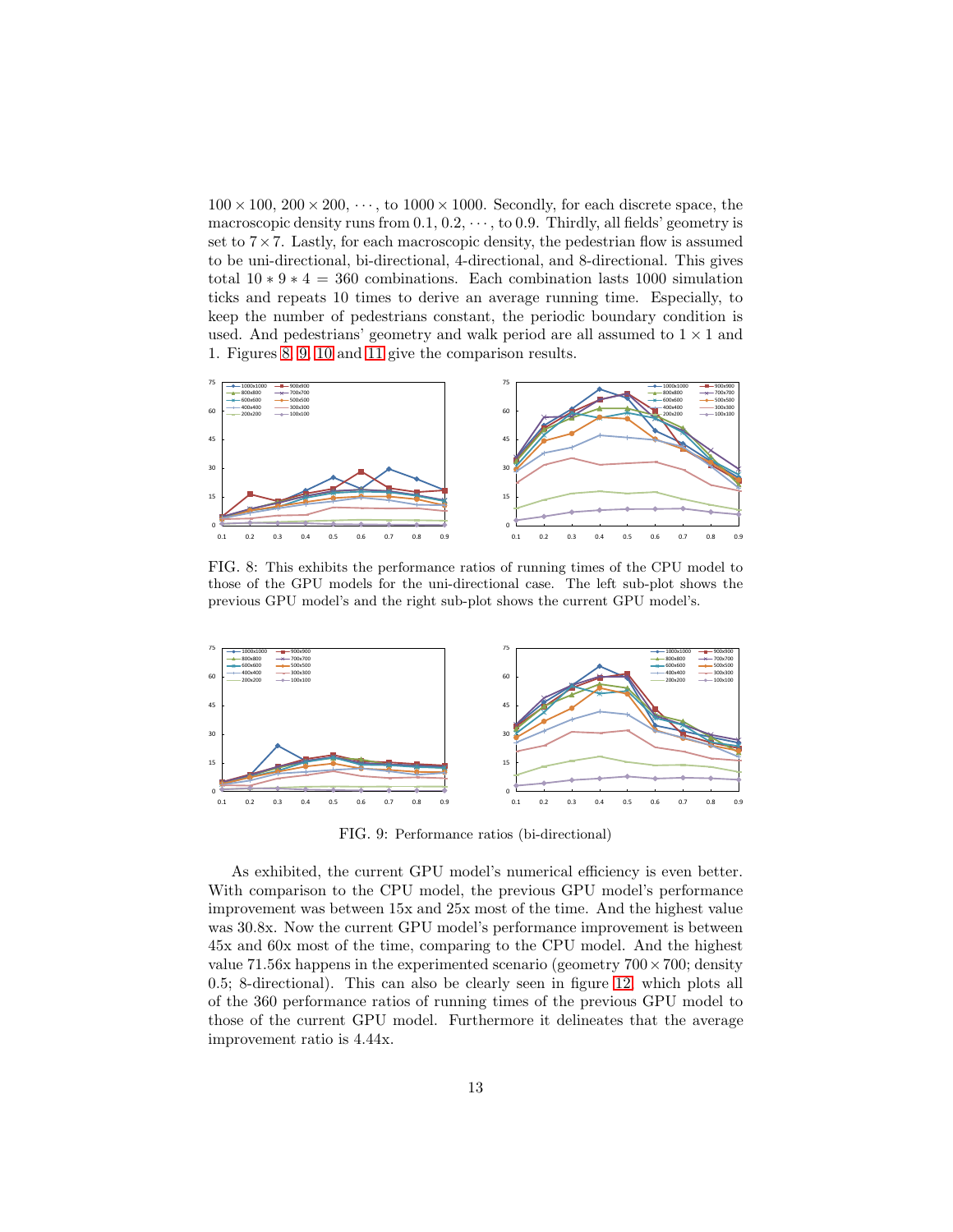

<span id="page-13-0"></span>FIG. 10: Performance ratios (4-directional)



<span id="page-13-1"></span>FIG. 11: Performance ratios (8-directional)



<span id="page-13-2"></span>FIG. 12: This exhibits the all 360 performance ratios of running times of the previous GPU model to those of the current GPU model. The maximal performance ratio is 13.3 (geometry  $100 \times 100$ ; density 0.7; uni-directional). The minimal performance ratio is 1.25 (geometry  $1000 \times 1000$ ; density 0.9; 4-directional). And the average value is 4.44.

To see the efficiency of the algorithm introduced in the section [3.3,](#page-6-3) the scenario (geometry  $1000 \times 1000$ ; density 0.5; 8-directional) is chosen to be the baseline. Then simulations are experimented by letting fields' geometry running from  $7 \times 7$ ,  $21 \times 21$ , ..., to  $77 \times 77$ . The examined geometries match the ratios shown in table [II.](#page-6-1) Especially, since pedestrians' geometry is  $1 \times 1$  and a typical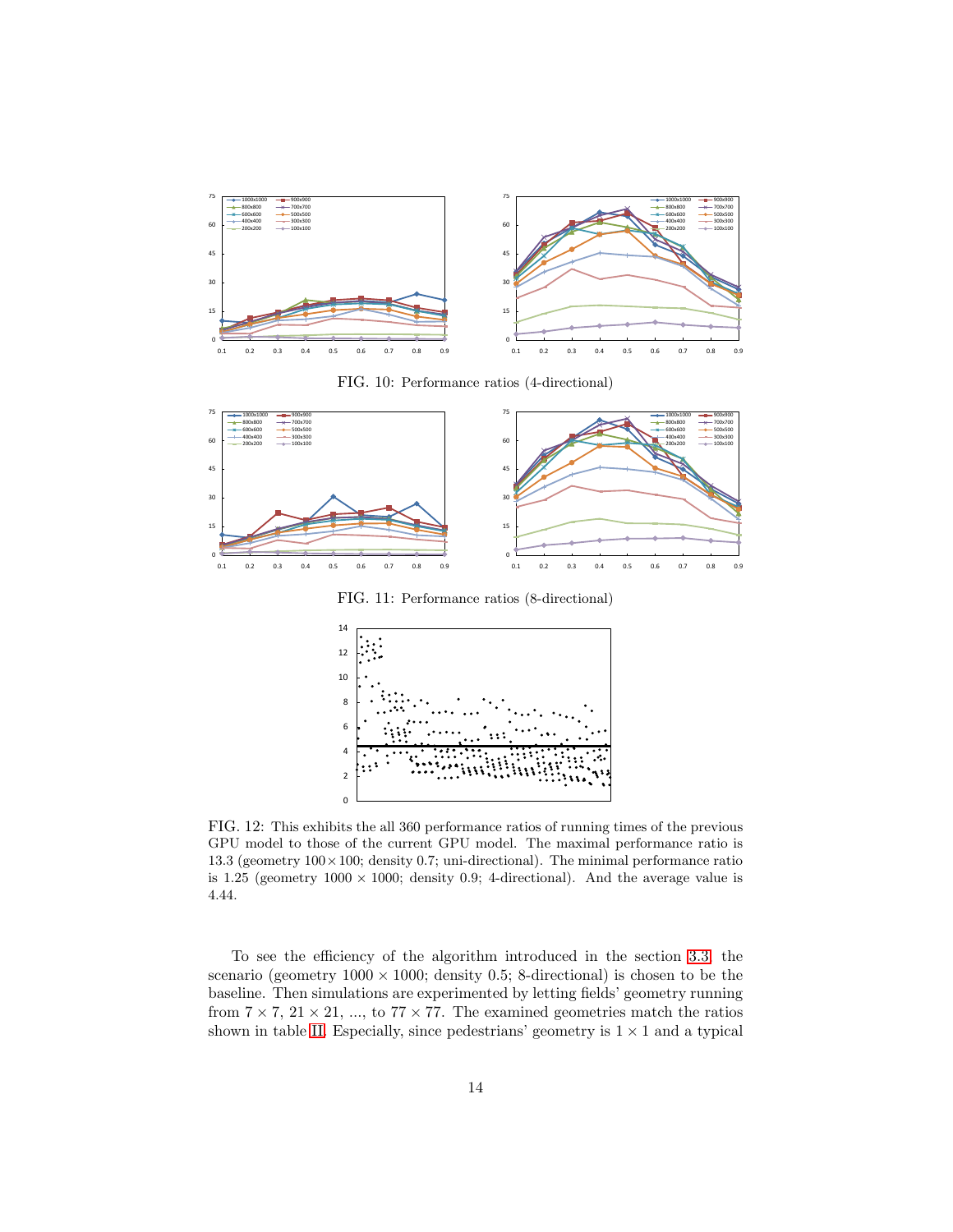<span id="page-14-0"></span>

| TABLE IV: Running Times                                                         |     |                        |      |     |      |  |  |  |  |
|---------------------------------------------------------------------------------|-----|------------------------|------|-----|------|--|--|--|--|
| geometry                                                                        |     | running time (seconds) |      |     |      |  |  |  |  |
| $7 \times 7$                                                                    |     |                        | 62   |     |      |  |  |  |  |
| $21 \times 21$                                                                  |     |                        | 317  |     |      |  |  |  |  |
| $35\times35$                                                                    |     |                        | 738  |     |      |  |  |  |  |
| $49 \times 49$                                                                  |     |                        | 1424 |     |      |  |  |  |  |
| $63\times63$                                                                    |     |                        | 2187 |     |      |  |  |  |  |
| $77 \times 77$                                                                  |     |                        | 3238 |     |      |  |  |  |  |
| 3500<br>3000<br>2500<br>Running Time<br>2000<br>1500<br>1000<br>500<br>$\Omega$ |     | Strength Fan-out       |      |     |      |  |  |  |  |
| 0                                                                               | 200 | 400                    | 600  | 800 | 1000 |  |  |  |  |

<span id="page-14-1"></span>FIG. 13: This exhibits the strict linearity between the running time and strength fan-out.

pedestrian's physical size is  $0.3m \times 0.3m$ , this is equivalent to consideration of impact of neighboring pedestrians, openings, and obstacles within 0.3m, 2.1m,  $...,$  till  $23.1m$  in the pedestrian model. The results are given in table [IV.](#page-14-0) In addition, according to algorithm [1,](#page-2-0) a strict linearity should exist between the running time and strength fan-out, which is exhibited in figure [13.](#page-14-1)

The concept of walk period was introduced for study of varied walking velocities. The method's most valuable advantage is that no additional complexity will be added to the underlying model logic. In the work of [\[24\]](#page-18-2), impact of the mechanism upon the numerical efficiency was experimented. With improvements being introduced, the experiments are rerun with the results being given in table [V.](#page-15-0) Except the current GPU model wins again, it is noticed that using a large maximal walk period seems to have different impact on the three models. For example, for the current GPU model, the impact is negligible, but it will cause the previous GPU model to use a long period to finish the simulation.

As aforementioned, in the discrete model, the concept of walk period has an implicit relationship with the space fineness so that pedestrians are allowed to occupy more than one su. A by-product is that the study of jostling is now feasible through dynamically adjusting pedestrians' geometry. Therefore an experiment considering both walk period and dynamic geometry is conducted. Samely the scenario (geometry  $1000 \times 1000$ ; density 0.5; 8-directional) is used as the baseline. The walk periods run from  $1, 3, \ldots$ , to  $11$  and pedestrian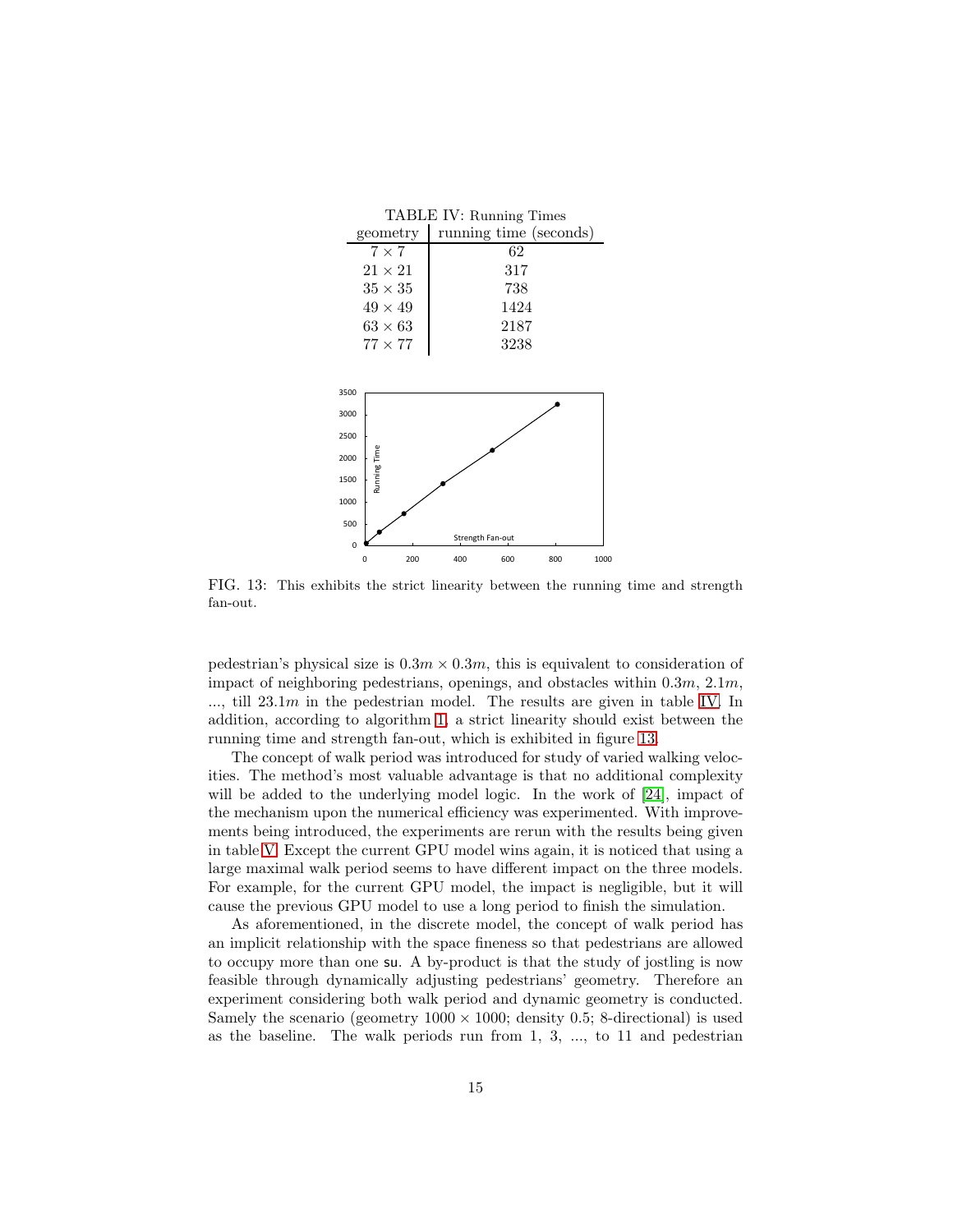<span id="page-15-0"></span>TABLE V: This exhibits running times in second for different walk periods. Again the scenario (geometry  $1000 \times 1000$ ; density 0.5; 8-directional) is chosen to be the baseline. And simulations are accomplished by keeping the minimal period being 1 and letting the maximal period being 1, 3, ..., and so on. For convenience, it also indicates performance ratios of the current GPU model with comparison to the previous GPU model and the CPU model.

| Maximal Period       |               |         |                             |     |      |      |
|----------------------|---------------|---------|-----------------------------|-----|------|------|
| GPU model (current)  | 62            | 64      | 64                          | 63  | 62   | 62   |
| GPU model (previous) | 134 203       |         | 207                         | 207 | 208  | 208  |
| Ratio                | $2.2^{\circ}$ | $3.3 -$ | 3.3                         | 3.3 | 3.4  | 3.4  |
| CPU model            | 4114          |         | 2478 2581 2436              |     | 2452 | 2456 |
| Ratio                | 66.4          |         | $40.0$ $41.6$ $39.3$ $39.5$ |     |      | 39.6 |

TABLE VI: This exhibits running times for different combinations of walk period and pedestrian geometry. Meanwhile, for each experimented pedestrian geometry, the corresponding number of pedestrians and fields' geometry are also given. For example, for pedestrian geometry  $1 \times 1$ , the number of pedestrians and fields' geometry are 500000 and  $7 \times 7$ .

<span id="page-15-1"></span>

|    | 500000       | 55555          | 20000          | 10204          | 6172           | 4132           |
|----|--------------|----------------|----------------|----------------|----------------|----------------|
|    | $7\times7$   | $21 \times 21$ | $35 \times 35$ | $49 \times 49$ | $63 \times 63$ | $77 \times 77$ |
|    | $1 \times 1$ | $3 \times 3$   | $5 \times 5$   | $7 \times 7$   | $9 \times 9$   | $11 \times 11$ |
| 1  | 63.5         | 264.6          | 213.5          | 207.7          | 197.6          | 201.5          |
| 3  | 63.9         | 261.7          | 202.0          | 197.1          | 186.9          | 192.5          |
| 5  | 64.0         | 264.1          | 204.6          | 195.5          | 184.4          | 191.2          |
| 7  | 63.8         | 262.9          | 201.3          | 193.9          | 182.0          | 191.6          |
| 9  | 63.7         | 262.2          | 200.1          | 194.5          | 184.2          | 190.5          |
| 11 | 63.9         | 261.8          | 200.8          | 193.8          | 182.1          | 189.6          |

geometries run from  $1 \times 1$ ,  $3 \times 3$ , ..., to  $11 \times 11$ . Noteworthy, as the whole space is kept as  $1000 \times 1000$ , changing pedestrians' geometry will impact the number of pedestrians and fields' geometry. The results are given in table [VI.](#page-15-1) Firstly, it is seen that, for each pedestrian geometry considered, the difference of running times for different walk periods is insignificant. This coincides with the conclusion made in the previous experiment. Secondly, it seems that fields' geometry has a more serious impact. Increasing pedestrians' geometry will both decrease the population and increase fields' geometry in the almost same ratio. But the running time becomes larger with comparing to the basic case where pedestrians' geometry is  $1 \times 1$ . To some extent, this coincides with the fact that  $k-5$  is the most time consuming one among the jobs submitted according to figure [7.](#page-10-1) Additionally, among the six pedestrian geometries experimented, the one for  $3 \times 3$  requires the longest running time.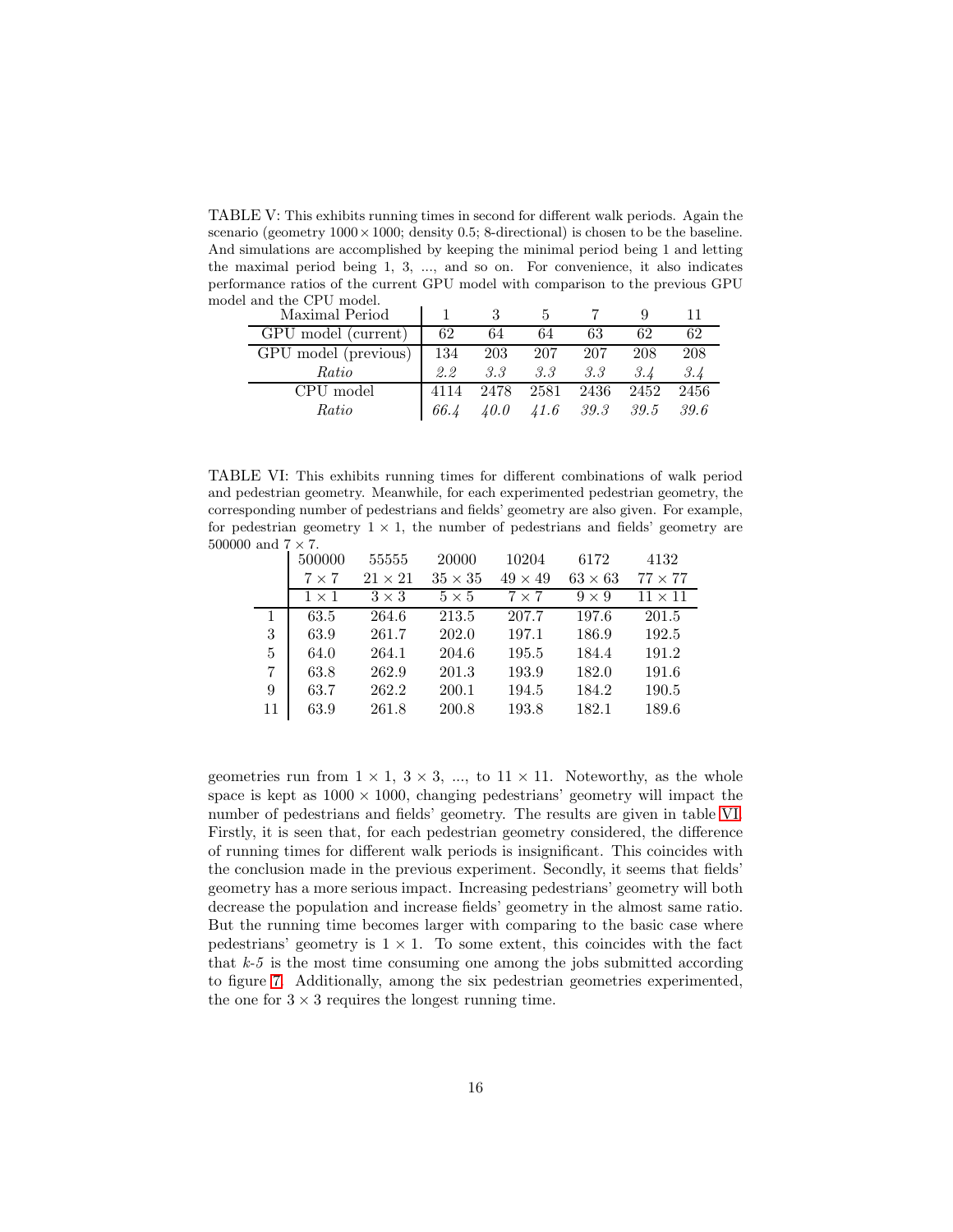## 6 Conclusion

In the paper, the previous OpenCL-based implementation of the social field model is improved in two aspects. In one aspect, the problem of memory depletion is solved by the idea of divide-and-conquer. The computational model is now ready to power analysis of super-large scale crowd's complicated and finer walking behaviors. In the other aspect, the OpenCL heterogeneous framework is thoroughly studied and relevant computational techniques are implemented, which brings the numerical efficiency to an even higher level.

With regarding to the future work, first of all the authors plan to develop useful transportation related functional modules, such as XML-based complicated scenario abstraction, macroscopic/mesoscopic route selection algorithms, and so on. Secondly, the authors will set out to study how to use the contemporary information technologies such as deep-learning etc to automatically collect valuable data from raw video images. At the moment, the lack of relevant accurate data is a big problem for quantitative validation and calibration of pedestrian models. The authors believe that the studies together will help scholars to better understand the complex dynamics of evacuation processes.

## <span id="page-16-0"></span>References

- [1] C. X. Cao, J. Dongarra, P. Du, M. Gates, P. Luszczek, S. Tomov, clMAGMA: high performance dense linear algebra with OpenCL, Proceedings of the International Workshop on OpenCL 2013 & 2014
- <span id="page-16-1"></span>[2] L. de P.Veronese, R. A. Krohling, Differential evolution algorithm on the GPU with C-CUDA, Evolutionary Computation, 2010
- <span id="page-16-2"></span>[3] M. Bach, V. Lindenstruth, O. Philipsen, C. Pinke, Lattice QCD based on OpenCL, Computer Physics Communications, Volume 184, Issue 9, 2013
- <span id="page-16-3"></span>[4] Y. L. Pu, J. Peng, L. T. Huang, An efficient KNN algorithm implemented on FPGA based heterogeneous computing system using OpenCL, 23rd Annual International Symposium on Field-Programmable Custom Computing Machines, 2015
- [5] K. Iwai, N. Nishikawa, T. Kurokawa, Acceleration of AES encryption on CUDA GPU, International Journal of Networking and Computing, Vol. 2, NO. 1, 2012
- [6] P. Harish and P. J. Narayanan, Accelerating large graph algorithms on the GPU Using CUDA, International Conference on High-Performance Computing, 2007
- <span id="page-16-4"></span>[7] H. M. Zhu, Y. F. Wu, P. Li, P. Zhang, Z. Ji, M. G. Gong, An OpenCLaccelerated parallel immunodominance clone selection algorithm for feature selection, Concurrency and Computation: Practice and Experience, 2016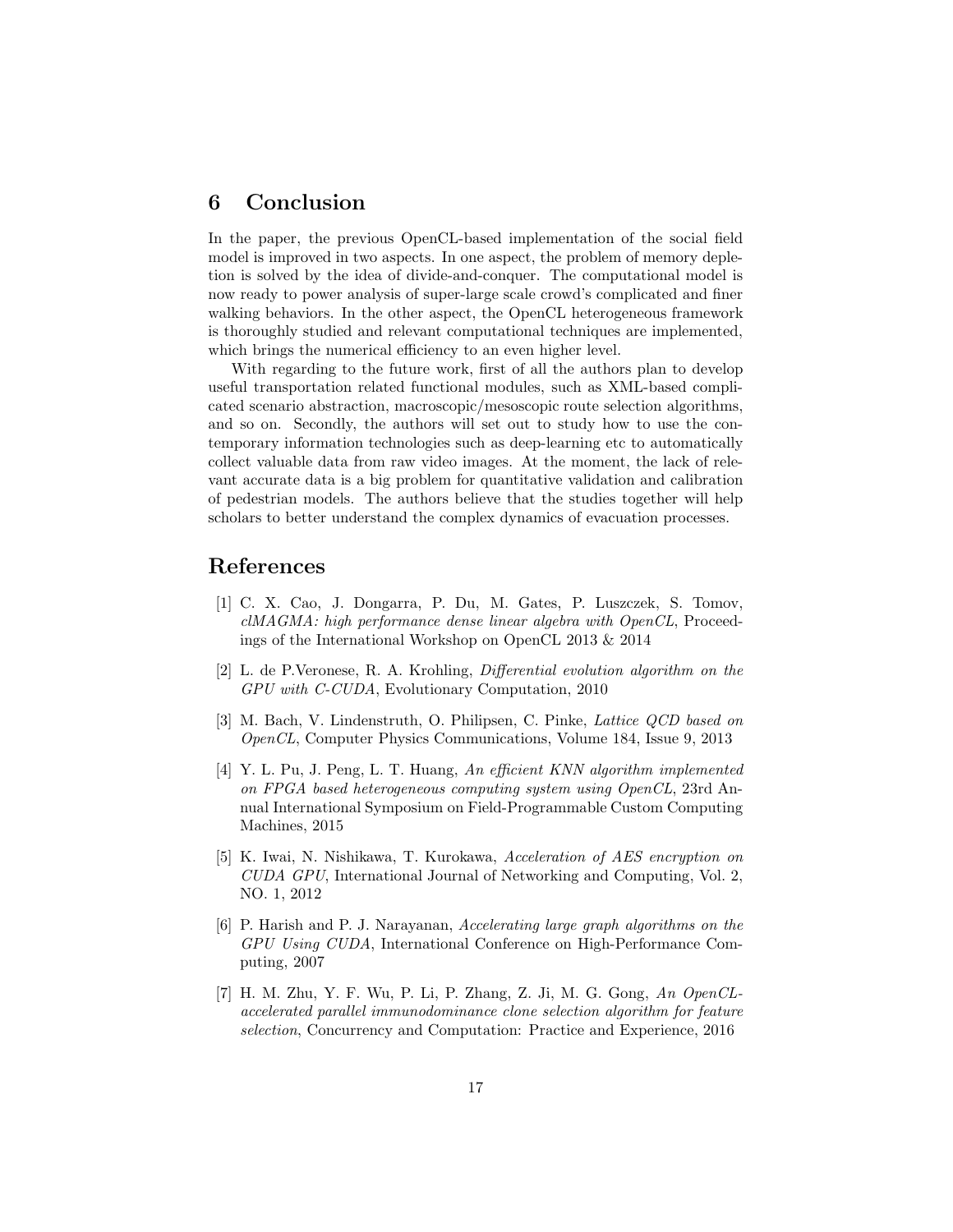- <span id="page-17-0"></span>[8] M. Garrett, T. Le, V. Nelaturi, L. Shih, GPU-accelerated cellular automata based finite-difference model for seismic wave propagation with OpenCL, Proceedings of the Practice and Experience in Advanced Research Computing 2017 on Sustainability, Success and Impact
- [9] N. Khokhlov, A. Ivanov, M. Zhdanov, I. Petrov, E. Ryabinkin, Applying OpenCL technology for modelling seismic processes using Grid-Characteristic methods, International Conference on Distributed Computer and Communication Networks, 2016
- <span id="page-17-8"></span>[10] M. Molero-Armenta, U. Iturrarán-Viveros, S. Aparicio, M. G. Hernández, Optimized OpenCL implementation of the elastodynamic finite integration technique for viscoelastic media, Computer Physics Communications, Vol. 185, Issue 10, 2014
- <span id="page-17-1"></span>[11] D. Komatitsch, D. Michéa, G. Erlebacher, Porting a high-order finiteelement earthquake modeling application to NVIDIA graphics cards using CUDA, Journal of Parallel and Distributed Computing, Vol. 69, Issue 5, 2009
- <span id="page-17-2"></span>[12] D. J. Chang, C. Kimmer, M. Ouyang, Accelerating the Nussinov RNA folding algorithm with CUDA/GPU, IEEE International Symposium on Signal Processing and Information Technology, 2010
- <span id="page-17-3"></span>[13] L. Ligowski, W. Rudnicki, An efficient implementation of Smith Waterman algorithm on GPU using CUDA, for massively parallel scanning of sequence databases, Parallel & Distributed Processing, 2009
- <span id="page-17-4"></span>[14] G. H. Wang, B. Rister, J. R. Cavallaro, Workload analysis and efficient OpenCL-based implementation of SIFT algorithm on a smartphone, 1st Global Conference on Signal and Information Processing, 2013
- <span id="page-17-5"></span>[15] G. M. Callicó, S. Lopez, B. Aguilar, J. F. López, R. Sarmiento, *Parallel* implementation of the modified vertex component analysis algorithm for hyperspectral unmixing using OpenCL, IEEE Journal of Selected Topics in Applied Earth Observations and Remote Sensing, Vol. 7, NO. 8, 2014
- [16] B. Keck, H. Hofmann, H. Scherl, M. Kowarschik, J. Hornegger, GPUaccelerated SART reconstruction using the CUDA programming environment, Proceedings of SPIE, 2009
- [17] L. Pan, L. X. Gu, J. R. Xu, Implementation of medical image segmentation in CUDA, Information Technology and Applications in Biomedicine, 2008
- <span id="page-17-6"></span>[18] H. Scherl, B. Keck, M. Kowarschik, J. Jornegger, Fast GPU-based CT reconstruction using the common unified device architecture (CUDA), Nuclear Science Symposium Conference Record, 2007
- <span id="page-17-7"></span>[19] J. Was, H. Mróz, P. Topa, *GPGPU computing for microscopic simulations* of crowd dynamics, Computing and Information, Vol. 34, 2015